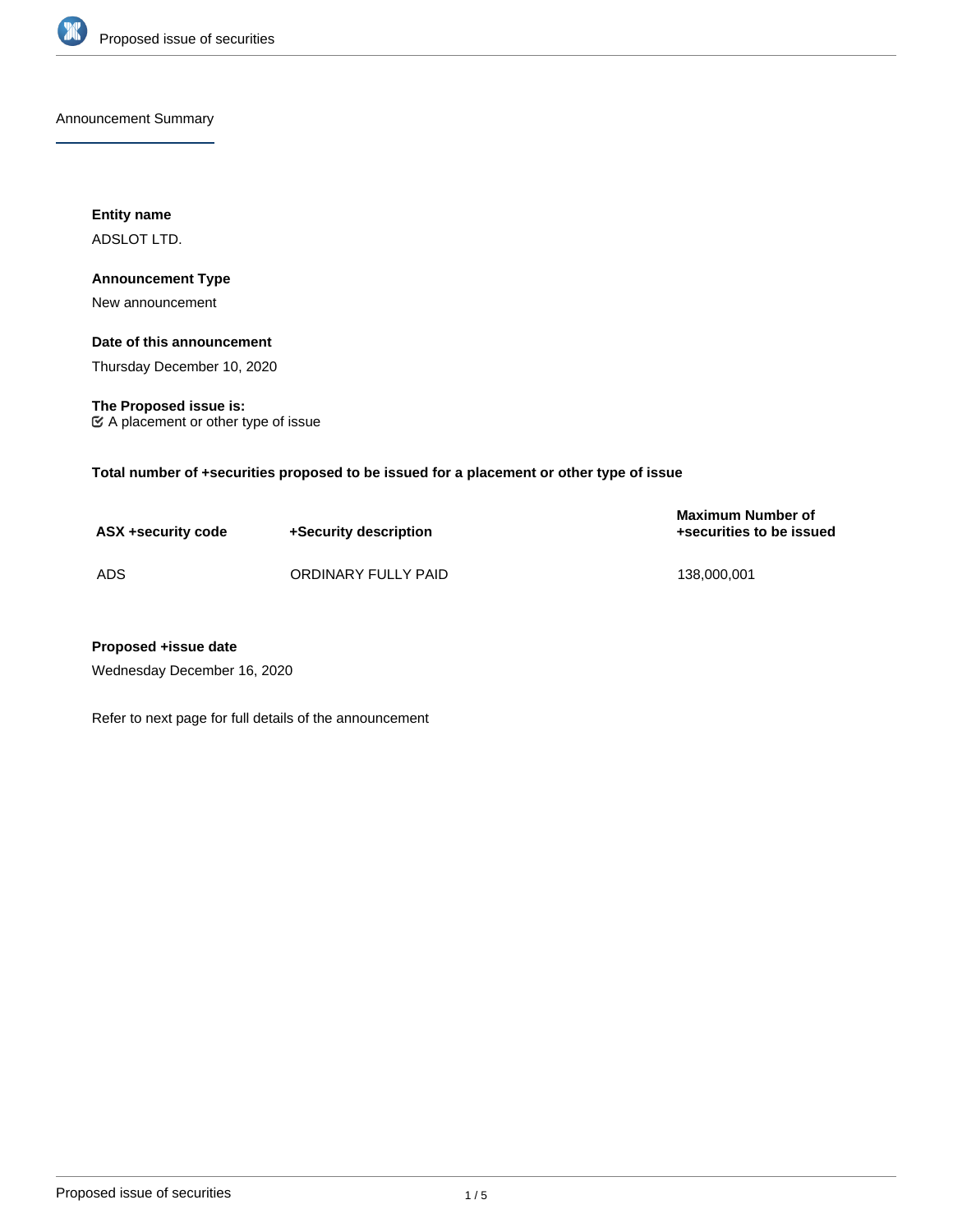

#### Part 1 - Entity and announcement details

# **1.1 Name of +Entity**

ADSLOT LTD.

We (the entity named above) give ASX the following information about a proposed issue of +securities and, if ASX agrees to +quote any of the +securities (including any rights) on a +deferred settlement basis, we agree to the matters set out in Appendix 3B of the ASX Listing Rules.

**1.2 Registered Number Type**

ABN

**Registration Number**

70001287510

**1.3 ASX issuer code**

ADS

# **1.4 The announcement is**

New announcement

# **1.5 Date of this announcement**

Thursday December 10, 2020

# **1.6 The Proposed issue is:**

A placement or other type of issue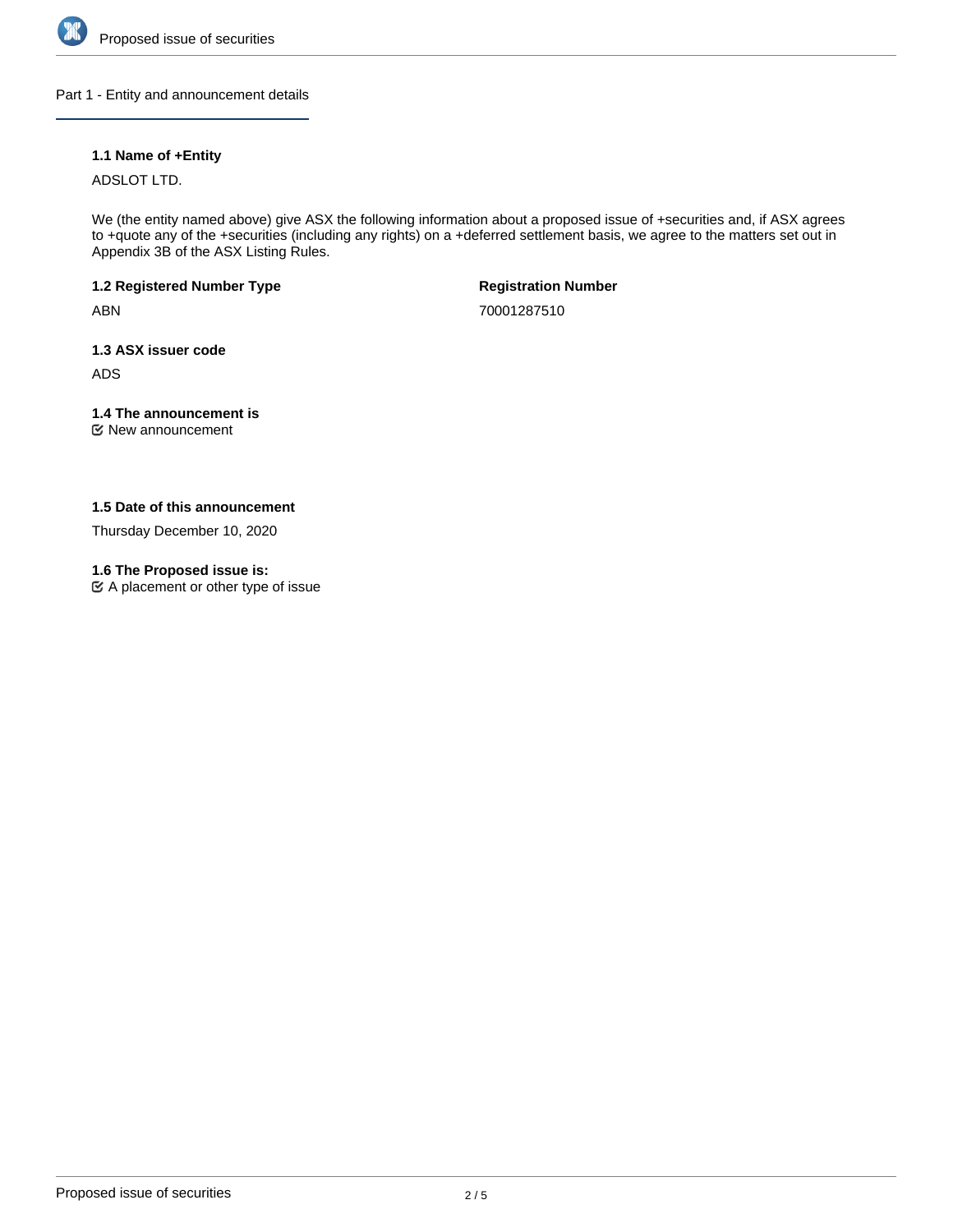

Part 7 - Details of proposed placement or other issue

Part 7A - Conditions

**7A.1 - Are any of the following approvals required for the placement or other type of issue?**

- **+Security holder approval**
- **Court approval**
- **Lodgement of court order with +ASIC**
- **ACCC approval**
- **FIRB approval**
- **Another approval/condition external to the entity**

Yes

7A.1a Conditions

| <b>Approval/Condition</b> | Date for determination    | Is the date estimated or<br>actual?<br>$\mathfrak{C}$ Actual | ** Approval<br>received/condition met? |
|---------------------------|---------------------------|--------------------------------------------------------------|----------------------------------------|
| +Security holder approval | Thursday January 28, 2021 |                                                              |                                        |

# **Comments**

11,310,345 shares to be issued to Directors and related parties, subject to approval at the AGM to be held on 28 January 2021 (Tranche 2).

The remainder of the shares are not subject to security holder approval.

Part 7B - Issue details

**Is the proposed security a 'New class' (+securities in a class that is not yet quoted or recorded by ASX) or an 'Existing class' (additional securities in a class that is already quoted or recorded by ASX)?**  $E$  Existing class

**Will the proposed issue of this +security include an offer of attaching +securities?** No

Details of +securities proposed to be issued

**ASX +security code and description**

ADS : ORDINARY FULLY PAID

## **Number of +securities proposed to be issued**

138,000,001

**Offer price details**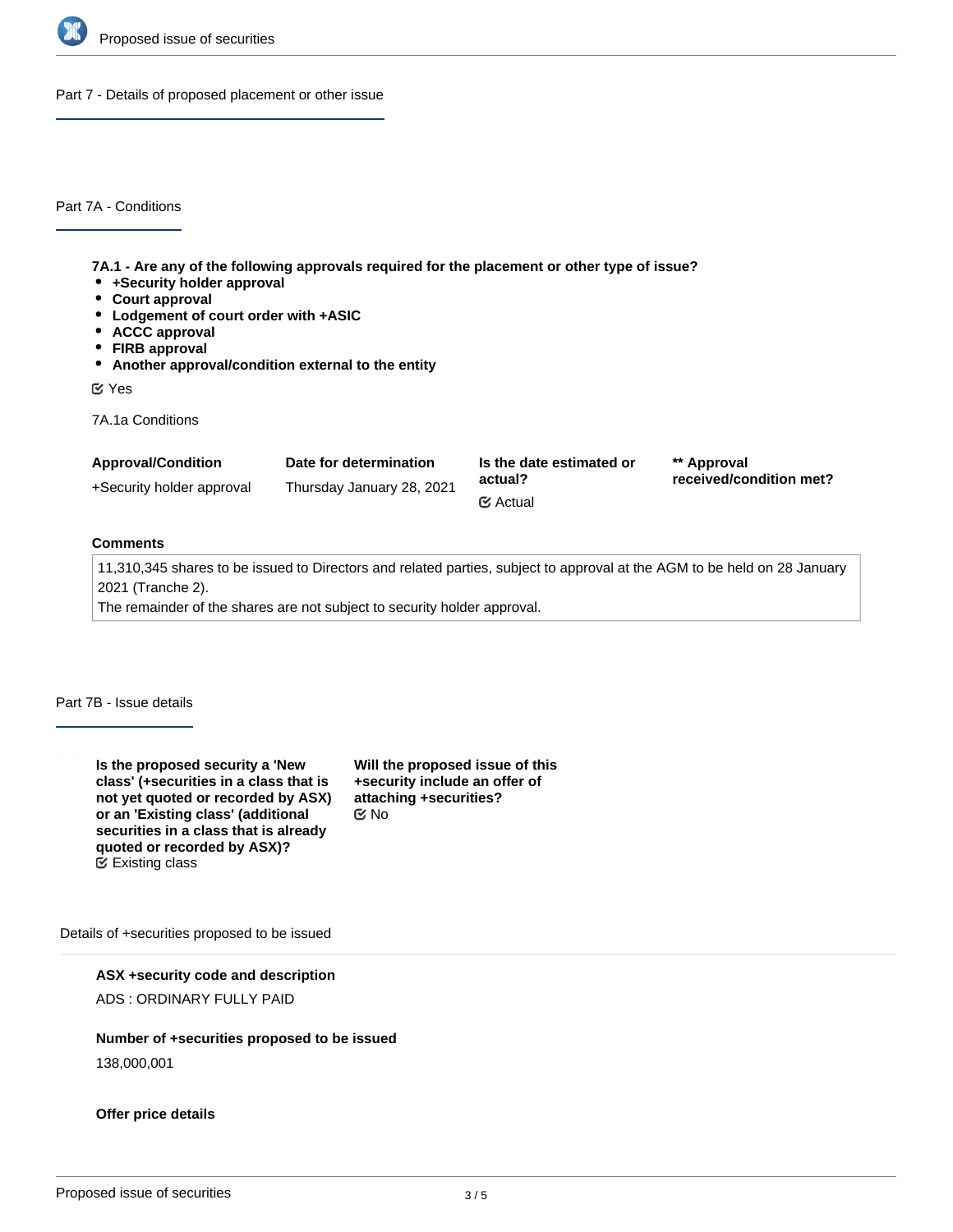

**Are the +securities proposed to be issued being issued for a cash consideration?** Yes

**In what currency is the cash consideration being paid?**

AUD - Australian Dollar

**What is the issue price per +security?** AUD 0.02900

**Will these +securities rank equally in all respects from their issue date with the existing issued +securities in that class?** Yes

Part 7C - Timetable

## **7C.1 Proposed +issue date**

Wednesday December 16, 2020

Part 7D - Listing Rule requirements

**7D.1 Has the entity obtained, or is it obtaining, +security holder approval for the entire issue under listing rule 7.1?** No

**7D.1b Are any of the +securities proposed to be issued without +security holder approval using the entity's 15% placement capacity under listing rule 7.1?** Yes

**7D.1b ( i ) How many +securities are proposed to be issued without security holder approval using the entity's 15% placement capacity under listing rule 7.1?**

126,689,656

**7D.1c Are any of the +securities proposed to be issued without +security holder approval using the entity's additional 10% placement capacity under listing rule 7.1A (if applicable)?** No

**7D.2 Is a party referred to in listing rule 10.11 participating in the proposed issue?** Yes

**7D.3 Will any of the +securities to be issued be +restricted securities for the purposes of the listing rules?** No

**7D.4 Will any of the +securities to be issued be subject to +voluntary escrow?** No